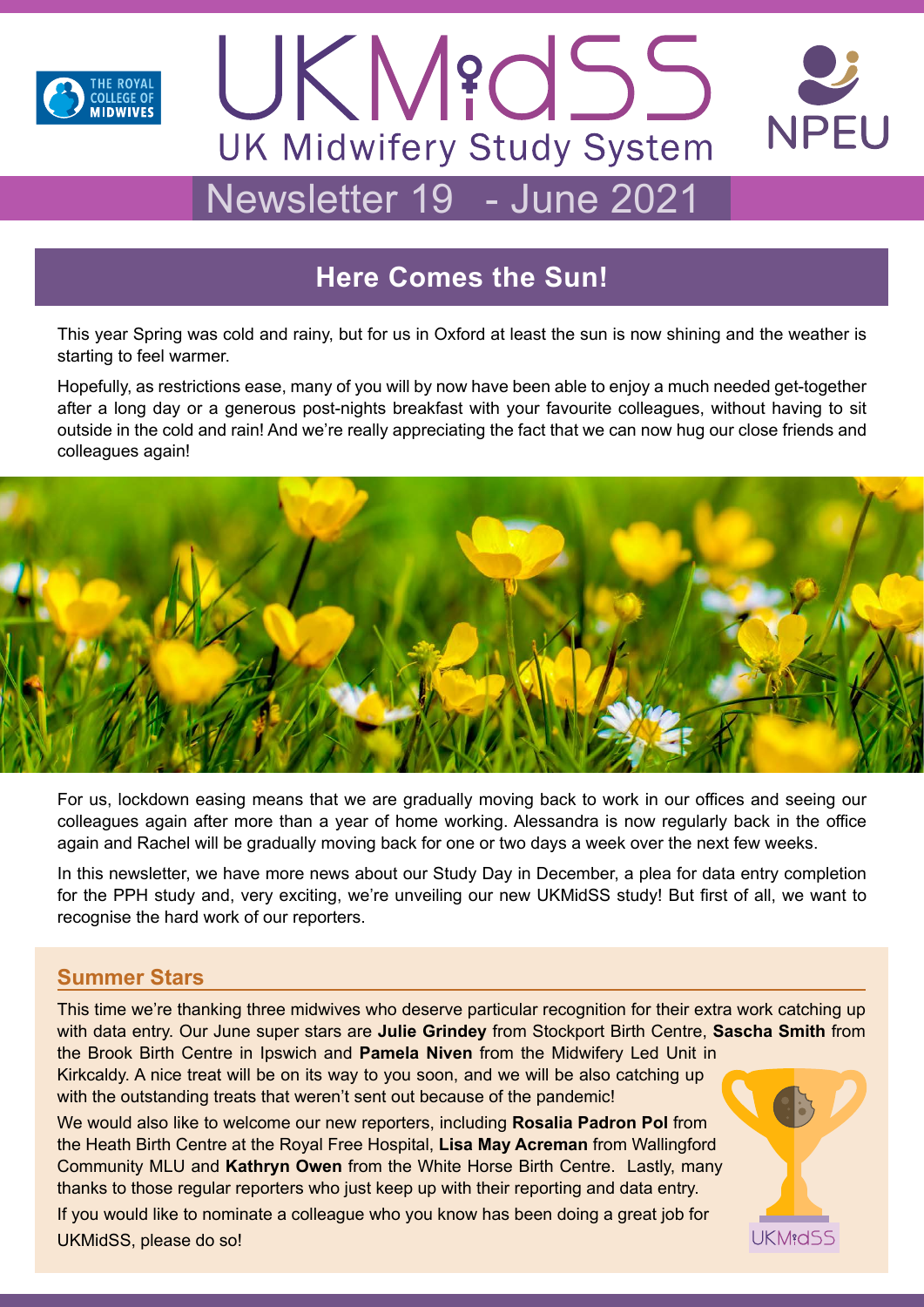## **3rd UKMidSS Study Day**

We're delighted to announce that our 3rd UKMidSS Study Day will take place on 8th December 2021 and this year we're going virtual! While we're really going to miss the warmth and chat of our usual get-togethers in Birmingham we hope that moving online will mean that even more of you will be able to attend. We have an exciting programme planned, with a mixture of results and updates from UKMidSS studies, some great speakers, and NEW THIS YEAR the chance to submit a poster! Keep your eyes peeled for more information and registration details later in the year. We look forward to virtually meeting many of you!





New for this year's Study Day, we are inviting you to **submit a poster**! The topic of our poster session is "Positive practice points from the pandemic". We want to hear about any service or practice changes you brought in during the pandemic in your midwifery unit that you'd like to share with the rest of the UKMidSS community. To make a submission please send us a 300 word abstract for your poster by midday on 12th September 2021. We will select the four best submissions for presentation at the Study Day, and the best, as voted for by Study Day delegates, will win a prize.



UKM?d **UK Midwifery Study System VIRTUAL STUDY DAY Results of UKMidSS studies** 'Hot topics'

Poster session





#### **Care in latent phase/early labour - what data do you capture?**



The UKMidSS team are working with Oxford University Hospitals NHS Trust Consultant Midwife Emily Brace to develop a research project about the latent phase of labour. We're in the early stages of planning the project and one of the things we're doing is exploring how information about contact with women and assessment/admissions/care in the early (latent) phase of labour is recorded. These data aren't routinely available at a national level, but we know that some NHS Trusts/Health Boards record this information in their electronic patient record system. We're considering a formal survey, but in the meantime, if you do collect this information in any way in your organisation, please email Alessandra on **ukmidss@npeu.ox.ac.uk** to let us know. Thank you!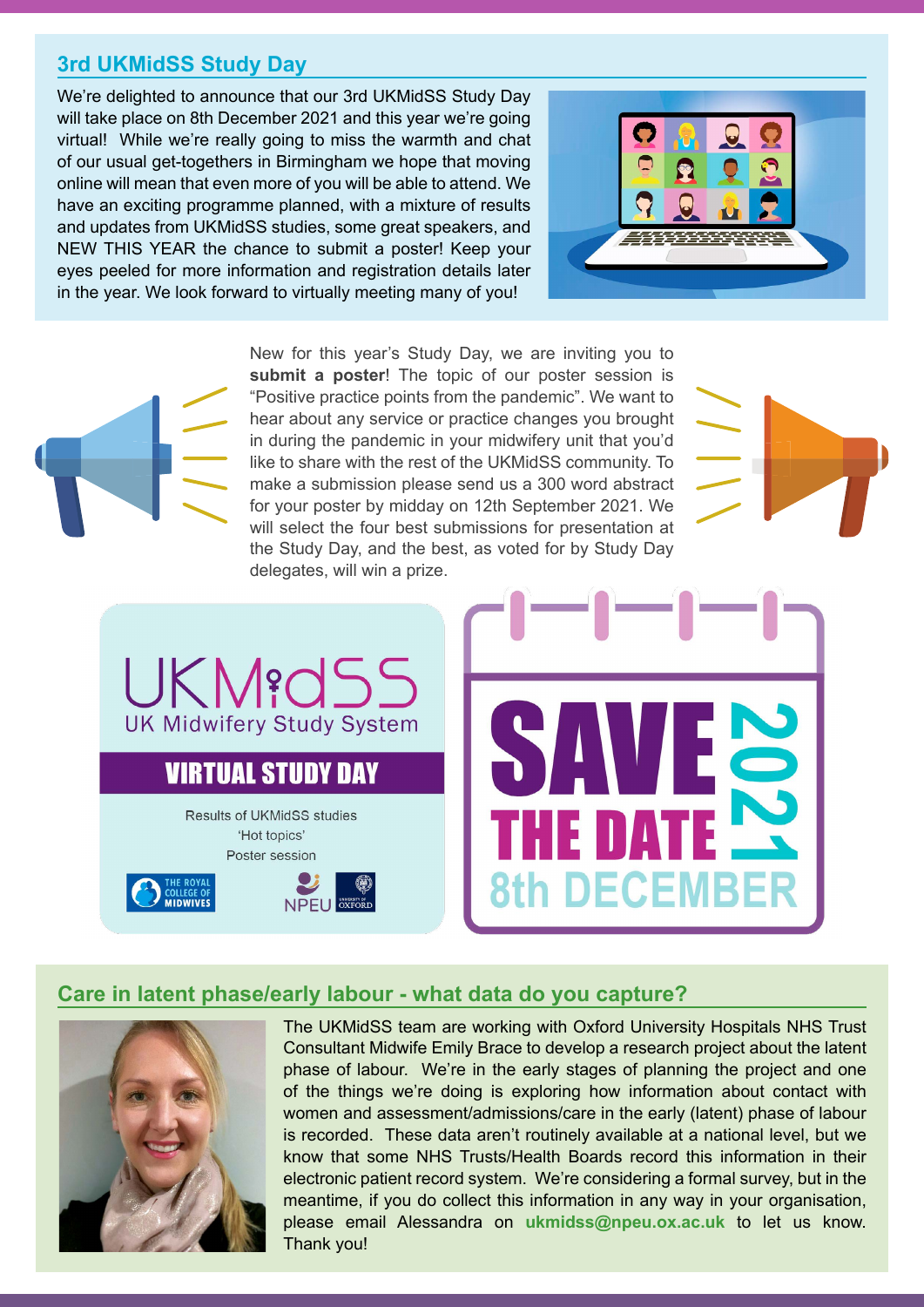# **PPH Study**

We have started analysis for the PPH Study so it's really urgent that all outstanding data entry is completed as soon as possible. These units have some data entry that is still not complete. **Please contact us ASAP if your unit is on this list.** Abbey Birth Centre, St Peter's Hospital



**Remember:** Any reported case and the associated control ALL require data entry. This is entered via OpenClinica using your personal log-in details. In addition, when you do the data entry, please note that there are 7 tabs for the data entry.

Please get in touch with Alessandra at UKMidSS for support if you are a new reporter or if you need a new log-in for OpenClinica.

| $\left  \right $ Sec 4 (0/47)<br><b>Sec 2 (10/16)</b> Sec 3 (6/35)<br>۰ | $-$ Select to Jump $-$<br>$\checkmark$ |
|-------------------------------------------------------------------------|----------------------------------------|
| <b>Title: Section 2. Woman's details</b>                                |                                        |
| Instructions:                                                           |                                        |
| <b>Woman's details</b>                                                  |                                        |
|                                                                         |                                        |